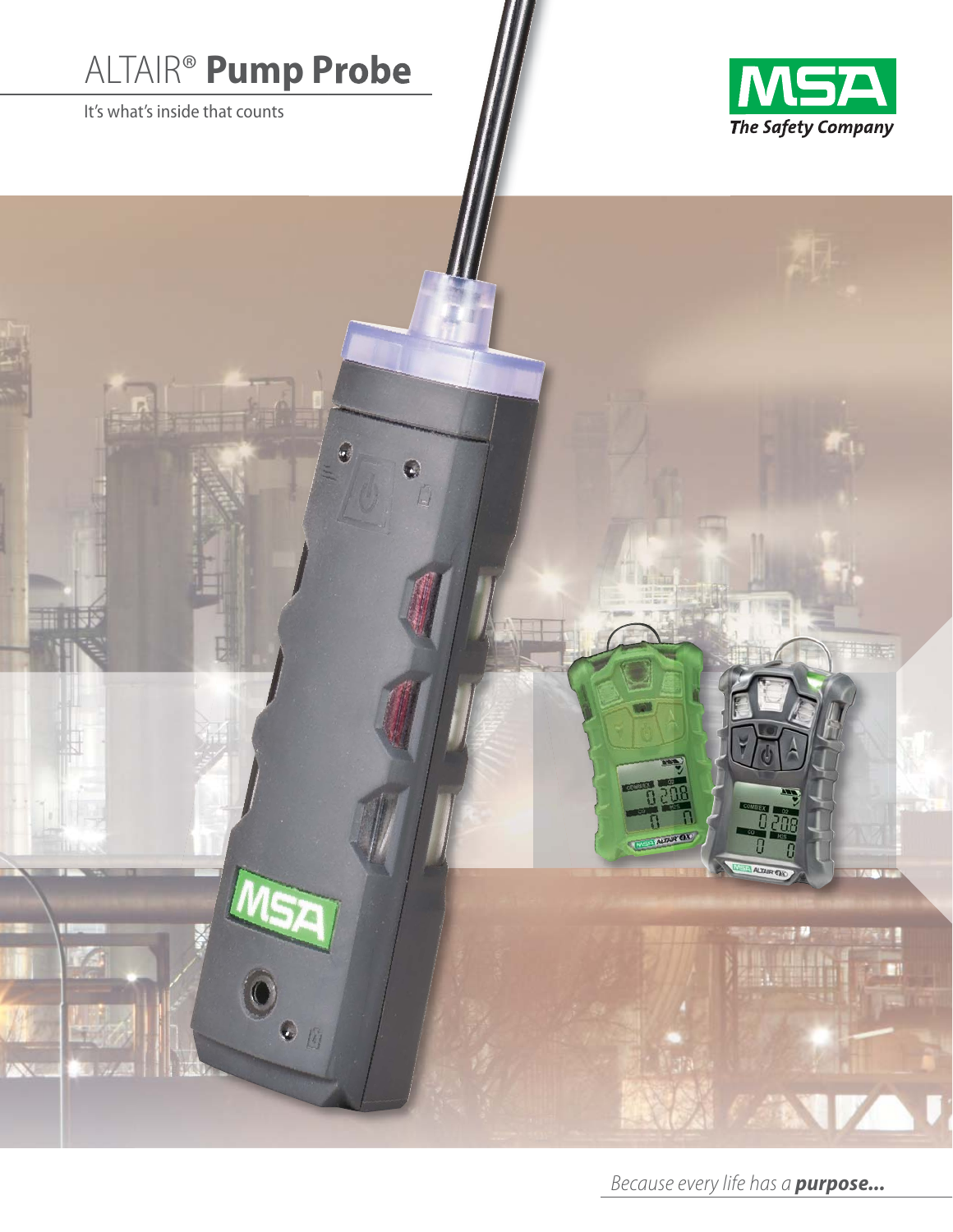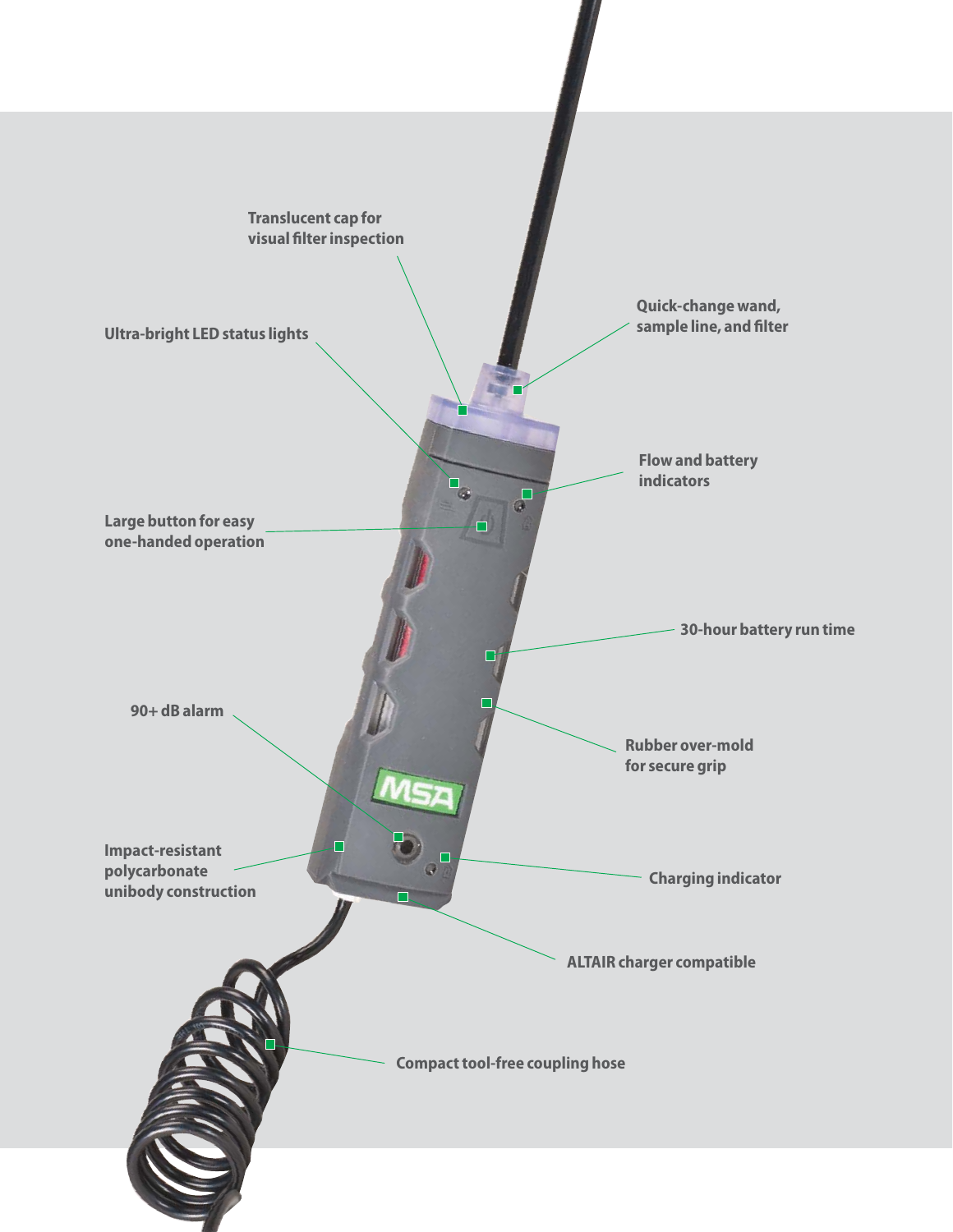![](_page_2_Picture_0.jpeg)

## Our Vision of Safety

Workers who face potentially hazardous situations deserve the best protection available. At MSA, we work tirelessly to build smarter, better gas detection instruments that people across the world can rely on. To that end, we're proud to introduce another member of the ALTAIR product line:

## **the ALTAIR Pump Probe.**

#### **Built on durability**

The ALTAIR Pump Probe joins a family of products with a pedigree of durability and functionality. A rugged unibody housing provides unsurpassed durability, including the ability to survive a 10-foot drop. With a large, glove-friendly button for single handed use, the ALTAIR Pump Probe is designed for easy use in any work environment.

#### $\blacksquare$  Flexibility to meet your needs

Users who occasionally need to use diffusion instruments for pumped applications, the ALTAIR Pump Probe is the ideal solution with sampling options using a sample wand or sample line of up to 50ft. With a universal design, the ALTAIR Pump Probe can be utilized with a number of MSA diffusion type portable gas detector instruments.

#### **Designed with you in mind**

ø

The ALTAIR Pump Probe was designed around your needs with a translucent cap for easy filter inspection, tool-free quick change components for simplified maintenance, and compatibility with our ALTAIR chargers.

![](_page_2_Picture_10.jpeg)